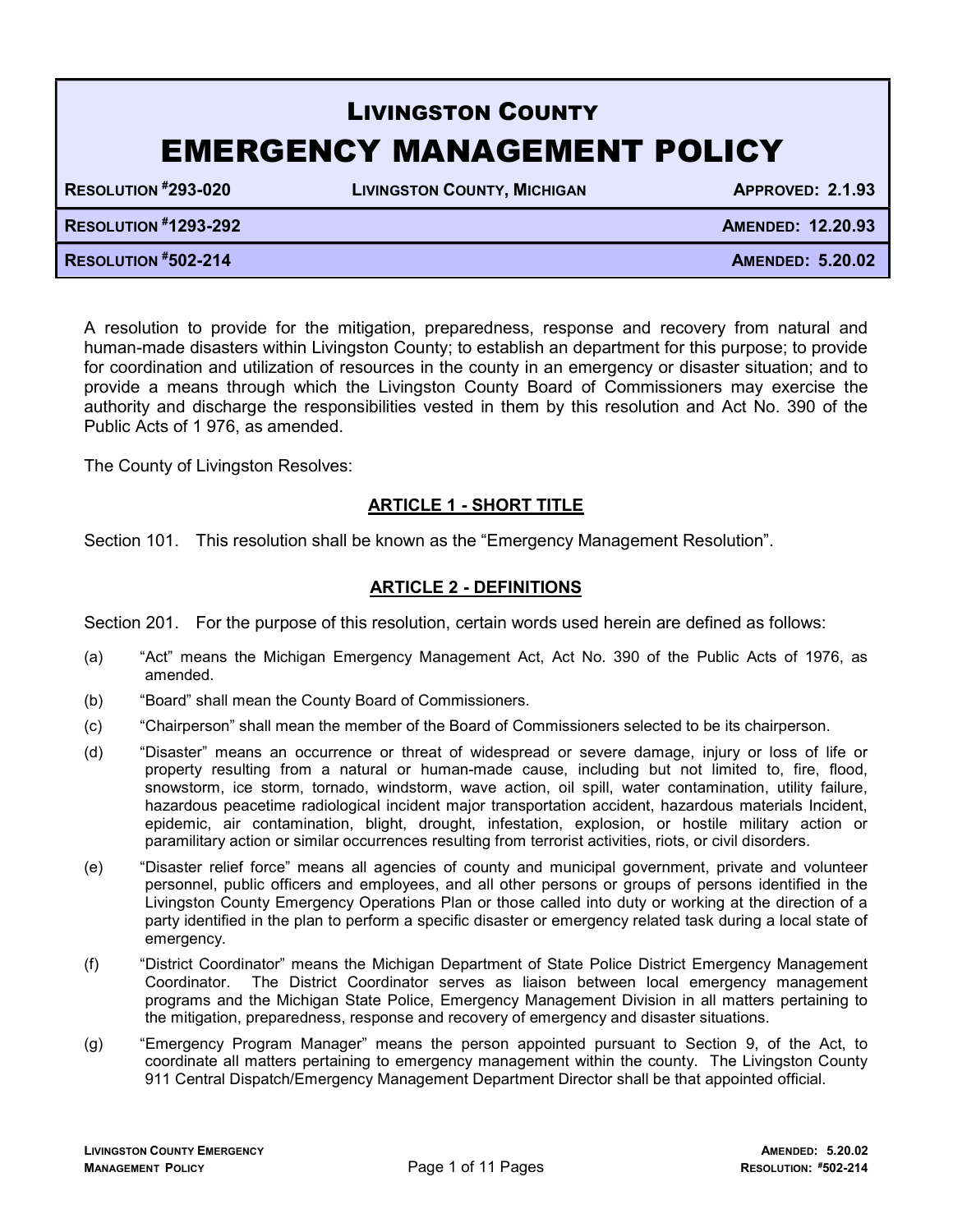- (h) "Emergency Management Program" means a program established to coordinate mitigation, preparedness, response, and recovery activities for all emergency or disaster situations within a given geographic area made up of one or several political subdivisions. Such a program has an appointed emergency program manager and meets the program standards and requirements as established by the Department of State Police, Emergency Management Division. The County of Livingston is an established emergency management program made up of county government and twenty (20) municipalities.
- (i) "Emergency Operation Plan" means the plan developed and maintained by the political subdivisions included in the emergency management program for the purpose of responding to all emergency or disaster situations by identifying and organizing the disaster relief force.
- (j) "Governor's State of Disaster" means an executive order or proclamation by the Governor that implements the disaster response and recovery aspects of the Michigan Emergency Management Plan and applicable local plans of the county or municipal programs affected.
- (k) "Governor's State of Emergency" means as executive order or proclamation by the Governor that implements the emergency response and recovery aspects of the Michigan Emergency Management Plan and applicable local plans of the county or municipal program affected.
- (l) "Local State of Emergency" means a declaration by the Chairperson, Vice-Chairperson, County Administrator, and/or Emergency Program Manager pursuant to the Act and this resolution which implements the response and recovery aspects of the Livingston County Emergency Operations Plan and authorizes certain actions as described in this resolution.
- (m) "Vital records" means those records that contain information needed to continue the effective functioning of a government entity (jurisdiction, agency, department) and for the protection of the rights and interests of persons under emergency conditions in the event of an emergency or disaster situation.

#### ARTICLE 3 - EMERGENCY MANAGEMENT DEPARTMENT: EMERGENCY PROGRAM MANAGER

Section 301. By the authority of this resolution there is hereby created the 911 Central Dispatch/Emergency Management Department within to Livingston County for the purpose of coordinating all mitigation, preparedness, response and recovery activities within the county emergency management program area. The board has established the position of Emergency Program Manager to staff this department under the general direction of the County Administrator. He/she has the personal attributes and experience necessary to carry out the duties and responsibilities of this position and shall act for, and at the direction of the chairperson, during a declared emergency or disaster situation.

Section 302. In addition, the board has appointed, through the adoption of the Emergency Operation Plan, three persons as successors to the position of the Emergency Program Manager. The line of succession shall be listed in the Emergency Operations Plan as the County Emergency Medical Services Department Director, the Livingston County 911 Central Dispatch/Emergency Management Assistant Director and Planning Department Director. See Attachment A.

#### ARTICLE 4 - EMERGENCY PROGRAM MANAGER DUTIES

Section 401. The Emergency Program Manager shall comply with the standards and requirements as established by the Department of State Police, Emergency Management Division under the authority of the act, as amended, in accomplishing the following:

- (a) Direct and coordinate the development of the Livingston County Emergency Operations Plan, which shall be consistent in content with the Michigan Emergency Management Plan.
- (b) Specify departments or agencies which must provide an annex to the plan or otherwise cooperate in its development.
- (c) Identify departments and agencies to be included in the Emergency Operations Plan as the disaster relief force.
- (d) Develop and maintain a County Resource Manual.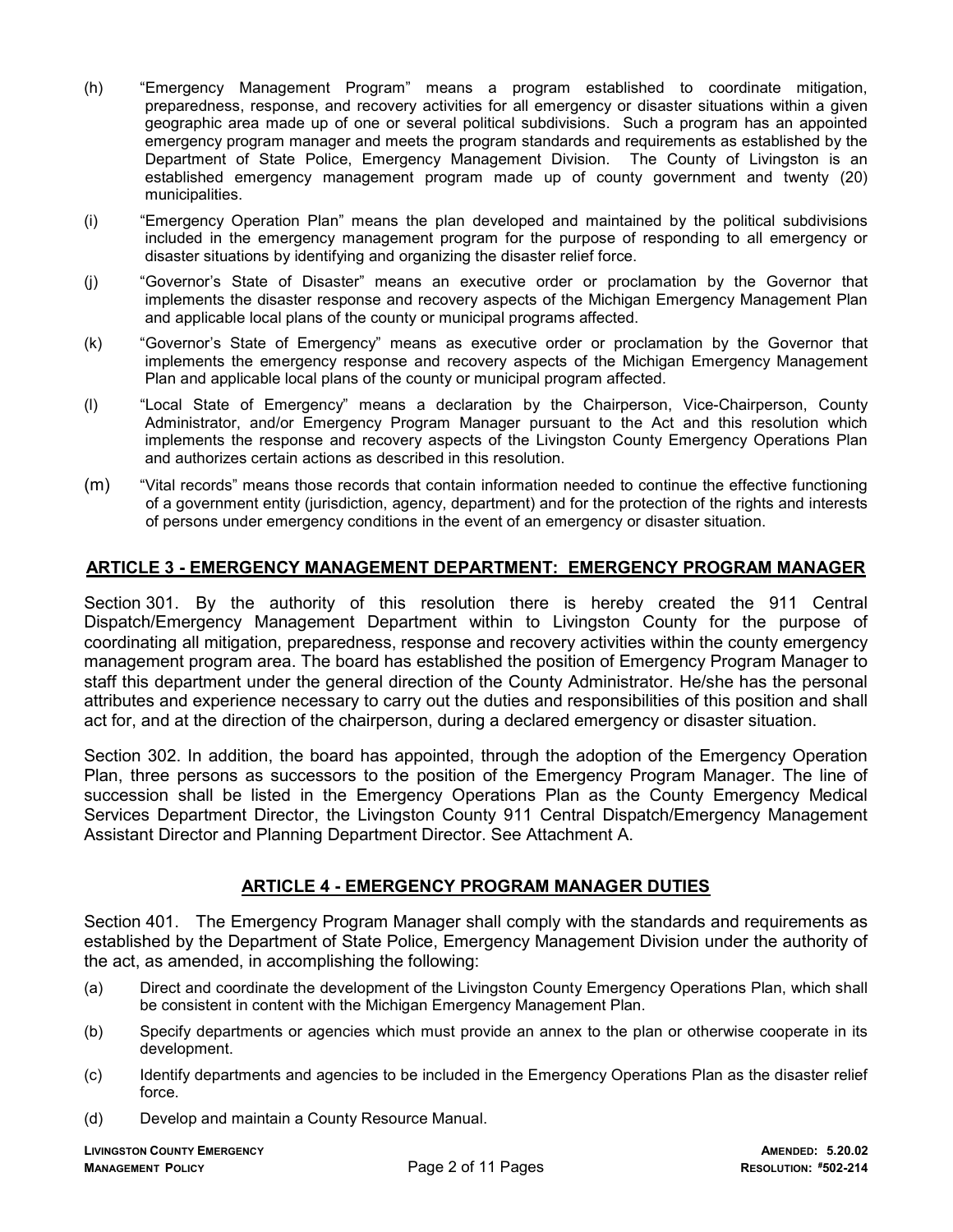- (e) Coordinate the recruitment, appointment, and utilization of volunteer personnel.
- (f) Assure the emergency management program meets eligibility requirements for state and federal aid.
- (g) Coordinate and/or conduct training and exercise programs for the disaster relief force within the county and to test the adequacy of the Emergency Operations Plan.
- (h) Through public information programs, educate the population as to actions necessary for the protection of life and property in an emergency or disaster.
- (i) Assist in the development of mutual aid agreements.
- (j) Oversee the implementation of all functions necessary during an emergency or disaster in accordance with the Emergency Operations Plan.
- (k) Coordinate county emergency management activities with those of the state and adjacent jurisdiction.
- (l) Coordinate all preparedness activities, including maintaining primary and alternate Emergency Operations Centers.
- (m) Encourage political subdivisions within the county to adopt uniform emergency resolutions.
- (n) Identify mitigation opportunities within the county and encourage departments/agencies to implement mitigation measures.
- (o) Coordinate with all municipalities that are part of the emergency management program in all matters pertaining to emergency management.
- (p) Negotiate with owners or persons in control of buildings or other property for the use of such buildings or property for emergency or disaster relief purposes and designating suitable buildings as public shelters.
- (q) Coordinate the activity of all other public and private agencies engaged in any emergency or disaster relief programs.
- (r) Establish and maintain administrative control over the local radiological defense program, through the Livingston County Hazardous Response Team, to include emergency preparation for both peacetime radiation incidents and international wartime disasters.
- (s) Establish property accountability procedures for Federal Surplus property, Federal Excess property on loan, to the county and municipalities, or communications and warning equipment, obtained by State and/or Federal project grants, or any other property or equipment loaned to the county for use in disaster or emergency situations.
- (t) Coordinate the activity of Weapons of Mass Destruction (WMD), Threat and Incident Response. A weapon of mass destruction includes biological, chemical, nuclear or explosive materials/devices and any combination thereof.
- (u) Coordinate with the county (Local Emergency Planning Committee) regarding Section 301 and 303 the Emergency Planning provisions of SARA Title III. Serve as Chairperson, per County Resolution 1292- 372, dated December 21, 1992. See Attachment E.
- (v) Perform other duties as required by State or Federal Law, or as directed by the County Administrator. This includes Homeland Security, Terrorism, School and Court Planning activities.
- (w) The above statements are intended to describe the general nature and level of work being performed by the person assigned this classification. They are not intended to be construed as an exhaustive list of all job duties performed by personnel as classified.

## ARTICLE 5 - CHAIRPERSON: POWERS: DUTIES

Section 501. The Chairperson shall supervise the activities of the Emergency Management Department during a declared emergency or disaster situation. With the advice and consent of the board, he/she shall formulate, review, and approve policy and operational guidelines for this Department as needed.

Section 502. On an annual basis, the Chairperson and County Administrator shall review the eligibility and performance of the Emergency Program Manager and make recommendations to the board.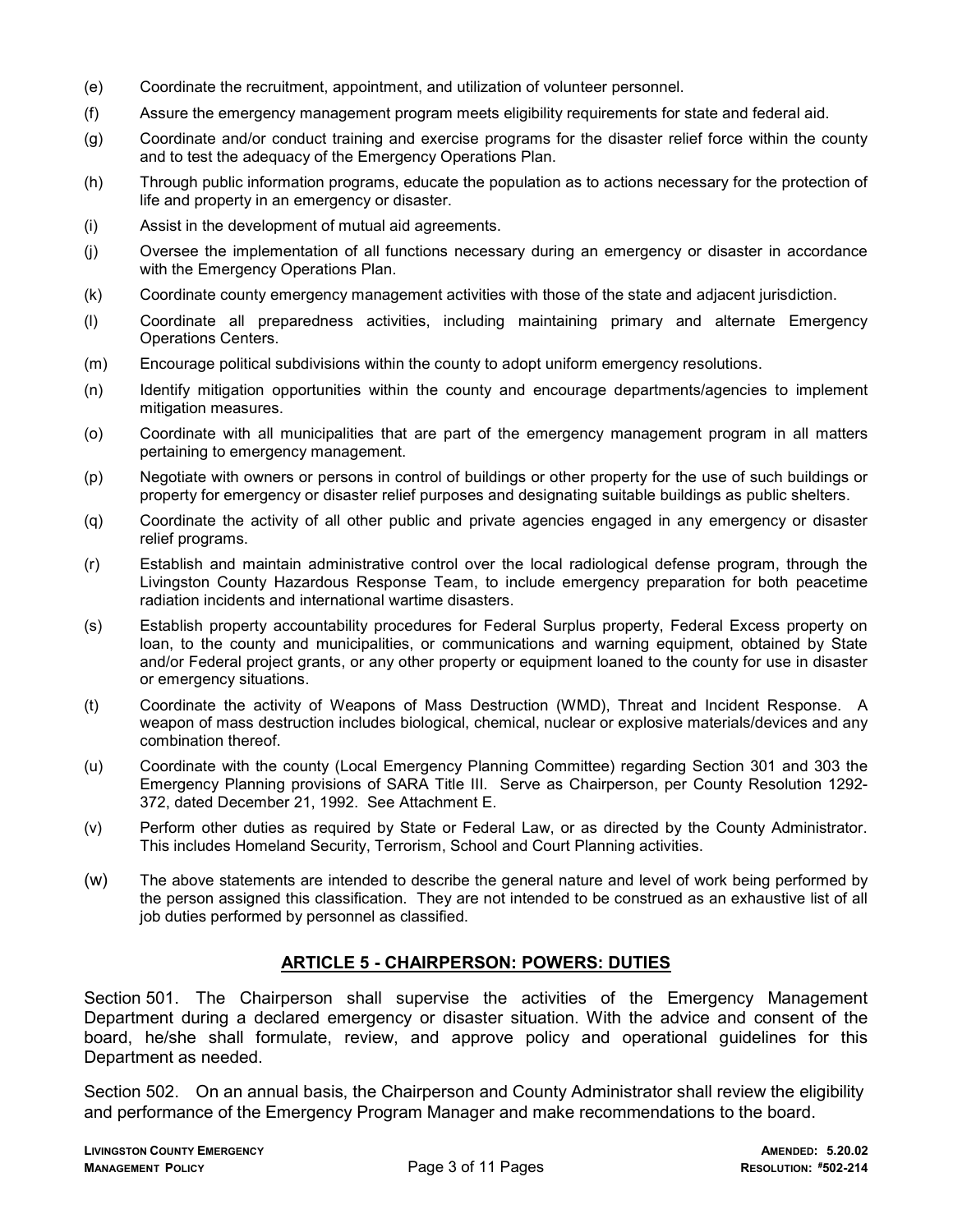Section 503. The Chairperson shall, once every two years, review the Emergency Operations Plan and, upon deeming it adequate, shall certify the plan to be current and, adequate for the ensuing two years.

Section 504. When circumstances within the county indicate that the occurrence or threat of occurrence of widespread or severe damage, injury or loss of life or property from natural or humanmade cause exists the Chairperson, Vice-Chairperson. County Administrator and/or Emergency Program Manager may declare a local state of emergency. Such a declaration shall be promptly filed with the Department of State Police. Emergency Management Division. This declaration shall not be continued or renewed for a period in excess of seven (7) days except with the consent of the board.

Section 505. If the Chairperson, Vice-Chairperson, County Administrator and/or Emergency Program Manager invokes such power and authority, he/she shall, as soon as reasonably expedient, convene the board for one or more emergency meetings in accordance with the Open Meetings Act to perform its normal legislative and administrative duties as the situation demands, and will report to that body relative to emergency activities. Nothing in this resolution shall be construed as abridging or curtailing the powers of the board unless specifically provided herein.

Section 506. The Chairperson, Vice-Chairperson, County Administrator and/or Emergency Program Manager may do one or more of the following under a local state of emergency:

- (a) Direct the Emergency Program Manager to implement the Emergency Operations Plan.
- (b) Issue directives as to travel restrictions on county or local roads.
- (c) Relieve county employees of normal duties and temporarily reassign them to other duties.
- (d) Activate mutual aid agreements.
- (e) Direct the overall disaster relief effort, including the disaster relief force, in accordance with the Emergency Operations Plan.
- (f) Notify the public and recommend in-place or evacuation or other protective measures.
- (g) Request a state of disaster or emergency declaration from the Governor as described in Article 6.
- (h) When obtaining normal approvals would result in further injury or damage, the Chairperson, Vice-Chairperson, County Administrator and/or Emergency Program Manager may, until the board convenes, waive procedures and formalities otherwise required pertaining to the following:
	- (1) For a period of up to seven (7) days, send the disaster relief force of the county to the aid of other communities as provided by mutual aid agreements.
	- (2) For a period of up to seven (7) days appropriate and expend funds from the disaster contingency fund created in Article 9 up to \$10,000.00.
	- (3) For a period of up to seven (7) days make contracts, obtain and distribute equipment, materials, and supplies for disaster purposes.
	- (4) Employ temporary workers.
	- (5) Purchase and distribute supplies, materials, and equipment.
	- (6) Make, amend, or rescind ordinances or rules necessary for emergency management purposes which supplement a rule, order, or directive issued by the Governor or a state agency. Such an ordinance or rule shall be temporary and, upon the Governor's declaration that a state of disaster or state of emergency is terminated, shall no longer be in effect.

Section 507. If a state of disaster or emergency is declared by the Governor, assign and make available for duty the employees, property, or equipment of the county within or without the physical limits of the county as ordered by the Governor or the Director of the Michigan Department of State Police in accordance with the act.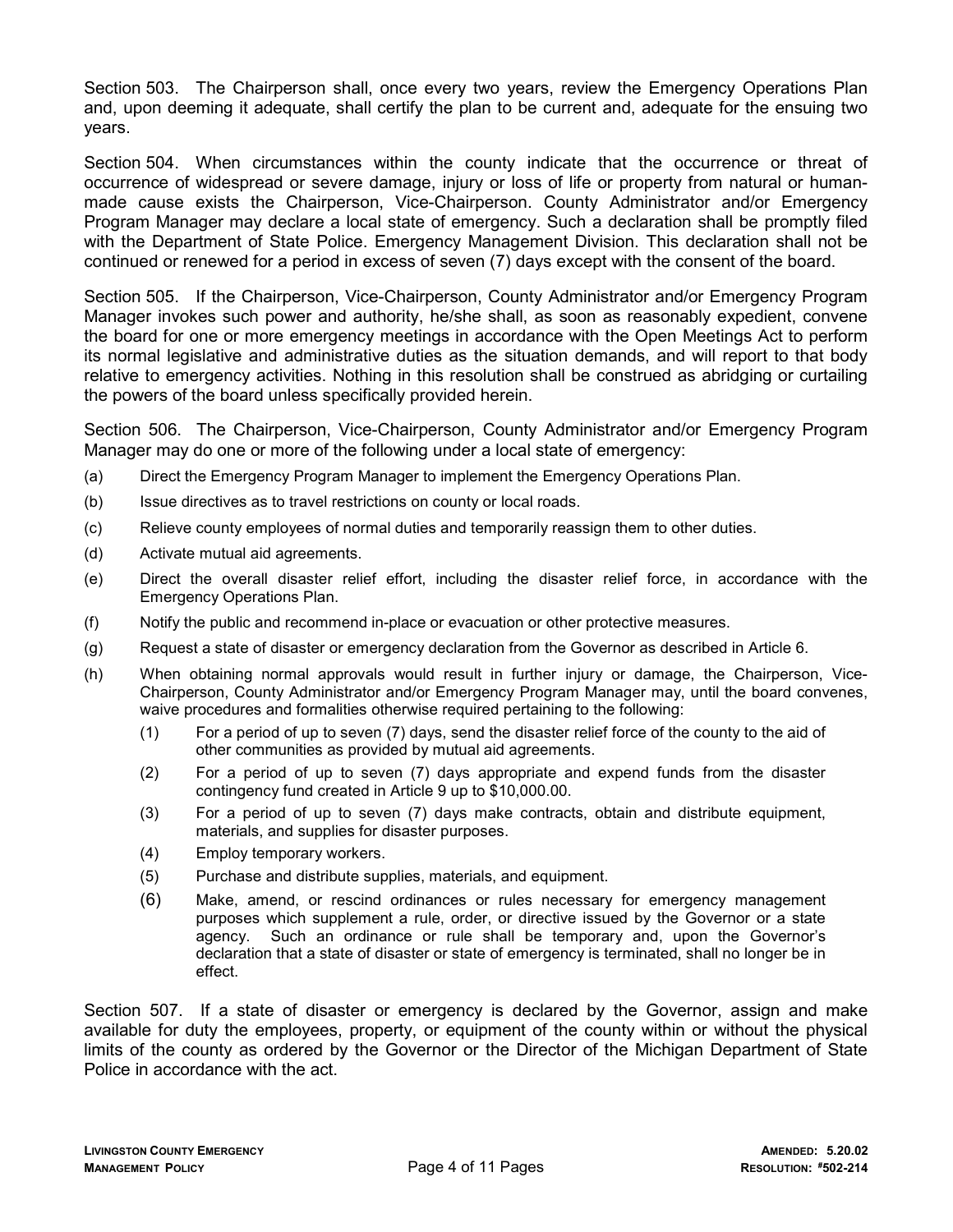## ARTICLE 6 - GOVERNOR DECLARATION REQUEST

Section 601. If a disaster or emergency occurs that has not yet been declared to be a state of disaster or a state of emergency by the Governor, the board hereby delegates to the Chairperson, Vice-Chairperson, County Administrator and/or Emergency Program Manager the authority to determine if the situation is beyond the control of the county. If the disaster or emergency is considered to be beyond the county's control, the Chairperson, Vice-Chairperson, County Administrator and/or Emergency Program Manager may request state assistance. The Emergency Program Manager shall immediately contact the District Coordinator. The District Coordinator, in conjunction with the Emergency Program Manager, shall assess the nature and scope of the disaster or emergency, and they shall recommend the state personnel, services, and equipment that will be required for its prevention, mitigation, or relief.

Section 602. The Chairperson, Vice-Chairperson, County Administrator and/or Emergency Program Manager shall not request state assistance or a declaration of state of disaster or a state of emergency for an emergency which has occurred or is occurring solely within the confines of a township, city, or village within the county unless requested to do so by the chief executive official of the affected township, city village.

## ARTICLE 7 - COUNTY DEPARTMENTS: LIAISON, DEPUTIES: DUTIES

Section 701. Each department/agency of county government identified by the Emergency Program Manager shall appoint an emergency management liaison who shall coordinate the emergency management activities of the department/agency and act as a liaison between his/her department or agency and the Emergency Management Department on all matters pertaining to emergency management.

Section 702. Each department/agency identified shall appoint a minimum of two people to serve as successors in the event the emergency management liaison is not available or requires assistance. Successors shall be listed in the appropriate annex to the Emergency Operations Plan.

Section 703. Each department/agency liaison shall be responsible for the following:

- (a) Prepare and continuously update an annex to the Livingston County Emergency Operations Plan providing for the delivery of emergency management activities by that agency or department. The annex shall be in the form prescribed by the Emergency Program Manager.
- (b) Recruit, appoint, and organize private, volunteer and other personnel to be part of the disaster relief forces to perform specific duties as assigned in the Emergency Operations Plan, with the concurrence of the Emergency Program Manager.
- (c) Coordinate the agency's or department's emergency management efforts with those of other county agencies.
- (d) Attend training courses relevant to the function of the agency or department, and ensure staff is trained so as to be able to implement assigned emergency functions.
- (e) Participate in periodic exercises to enhance the adequacy of the respective agency's or department's response capability.
- (f) Develop internal Standard Operating Procedures (SOP's) to accomplish emergency notification and assigned emergency tasks.
- (g) Provide the Emergency Program Manager with a list of personnel and resources available within the agency or department and provide a list of those which may be needed by the department during times of emergency.
- (h) Identify and provide for the protection of vital records.
- (i) Implement the directives of the Chairperson, Vice-Chairperson, County Administrator and/or Emergency Program Manager under a local state of emergency.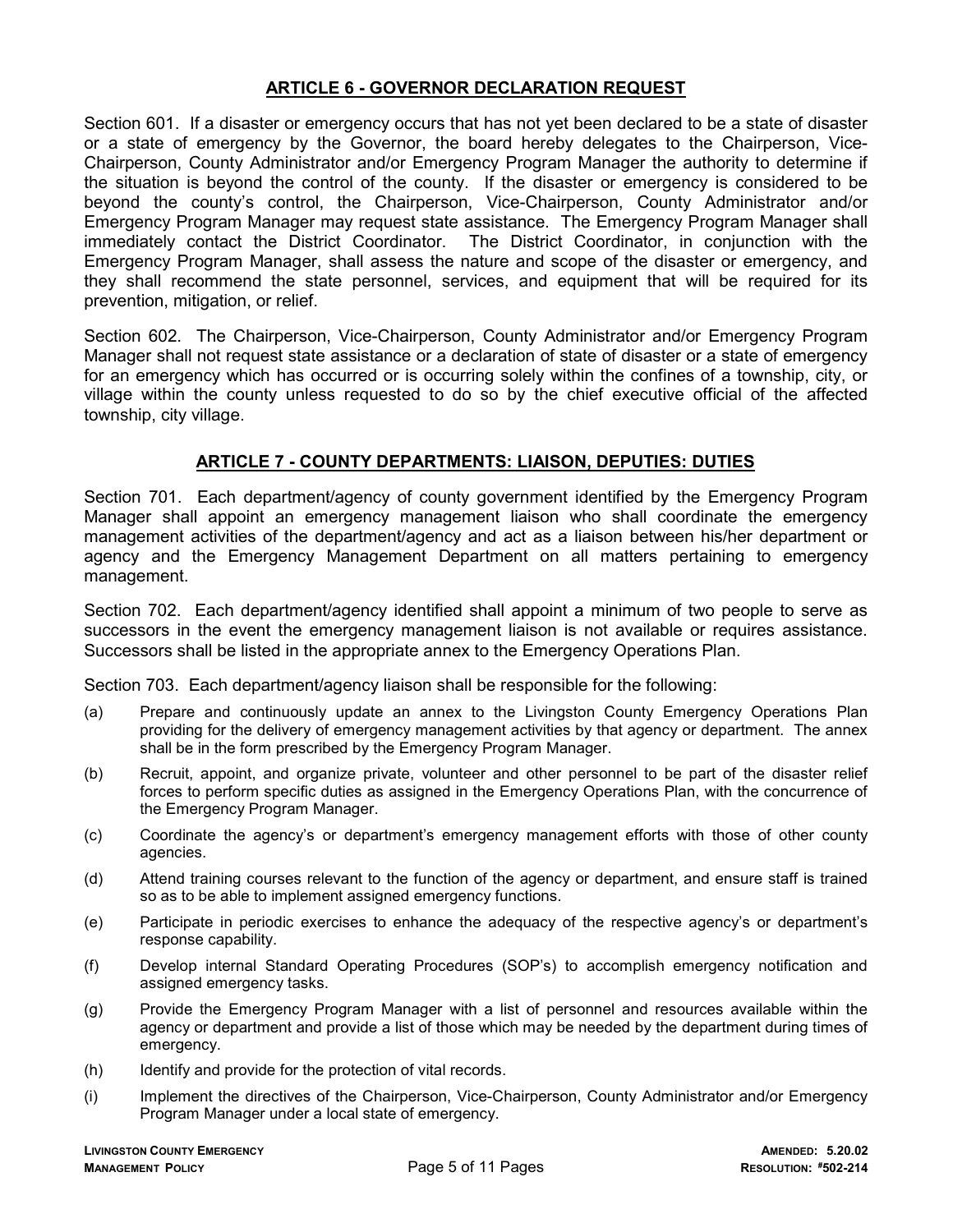Section 704. Reference the attached Livingston County Emergency Management Program Organization Chart and Principals of Community Emergency Management to clarify Emergency Management functional participants. See Attachment B.

Section 705. Each city, village and township in the county for which the county has Emergency Management responsibilities shall be encouraged to appoint Deputy Emergency Program Managers to work with the County Emergency Program Manager on emergency planning matters and emergency operations. Such Deputies are to provide liaison services between the county and their respective chief executives.

## ARTICLE 8 - EMERGENCY MANAGEMENT ADVISORY COUNCIL AND EXECUTIVE COMMITTEE CREATION: FUNCTION

\Section 801. The Board hereby establishes the Livingston County Emergency Management Advisory Council consisting of not more than twenty-five (25) members. The council shall help formulate emergency management policy recommendations for the Chairperson and Emergency Program Manager and serve as the overall county evaluation and monitoring group for threshold activation and implementation of emergency/disaster policy and operational response levels. The Advisory Council shall meet a minimum of four (4) times per year.

Section 802. The council shall be appointed by the Board. The Board Chairperson shall act as its chair. The appointment of members shall be made with reference to their responsibility and special knowledge in performing functions during emergency or disaster situations. The Chairperson shall have the authority to appoint an Executive Committee from within the Advisory Council to provide advice and be assigned special duties during a disaster or emergency event. See Attachment C.

Section 803. The council shall be comprised of the following officials from the State, County, City, Village, Township Governments and Public/Volunteer Organizations and/or Agencies; Board Chairperson, Board Vice-Chairperson, County Administrator, County Sheriff, County Prosecutor, Emergency Management/911 Central Dispatch Director, Emergency Medical Services Director, Public Health Director, Fire Chiefs' Representative, Equalization Department Director, Police Chiefs' Representative, State Police Brighton Post Commander, Planning Department Director, Road Commission Director, Emergency Management/911 Central Dispatch Assistant Director, Emergency Management/911 Central Dispatch Operation Manager, County Drain Commissioner, Township Supervisor Representative - 10,000 Population, City Representative - Mayor or Manager, Village Representative - President or Manager, McPherson Hospital Representative, and Livingston County Hazardous Material Response Team Coordinator.

Section 804. The council members shall be appointed for a two year term and serve without compensation.

## ARTICLE 9 - DISASTER CONTINGENCY FUND

Section 901. A disaster contingency fund shall be created each budget year of not less than \$10,000.00. Money may be expended from the fund when a local state of emergency has been declared for the purpose of paying the disaster relief force, purchase of supplies and services, repair costs, or other needs required specifically for the mitigation of the effects of, or in response to, the emergency or disaster. The County Administrator shall have administrative control of the disaster contingency fund.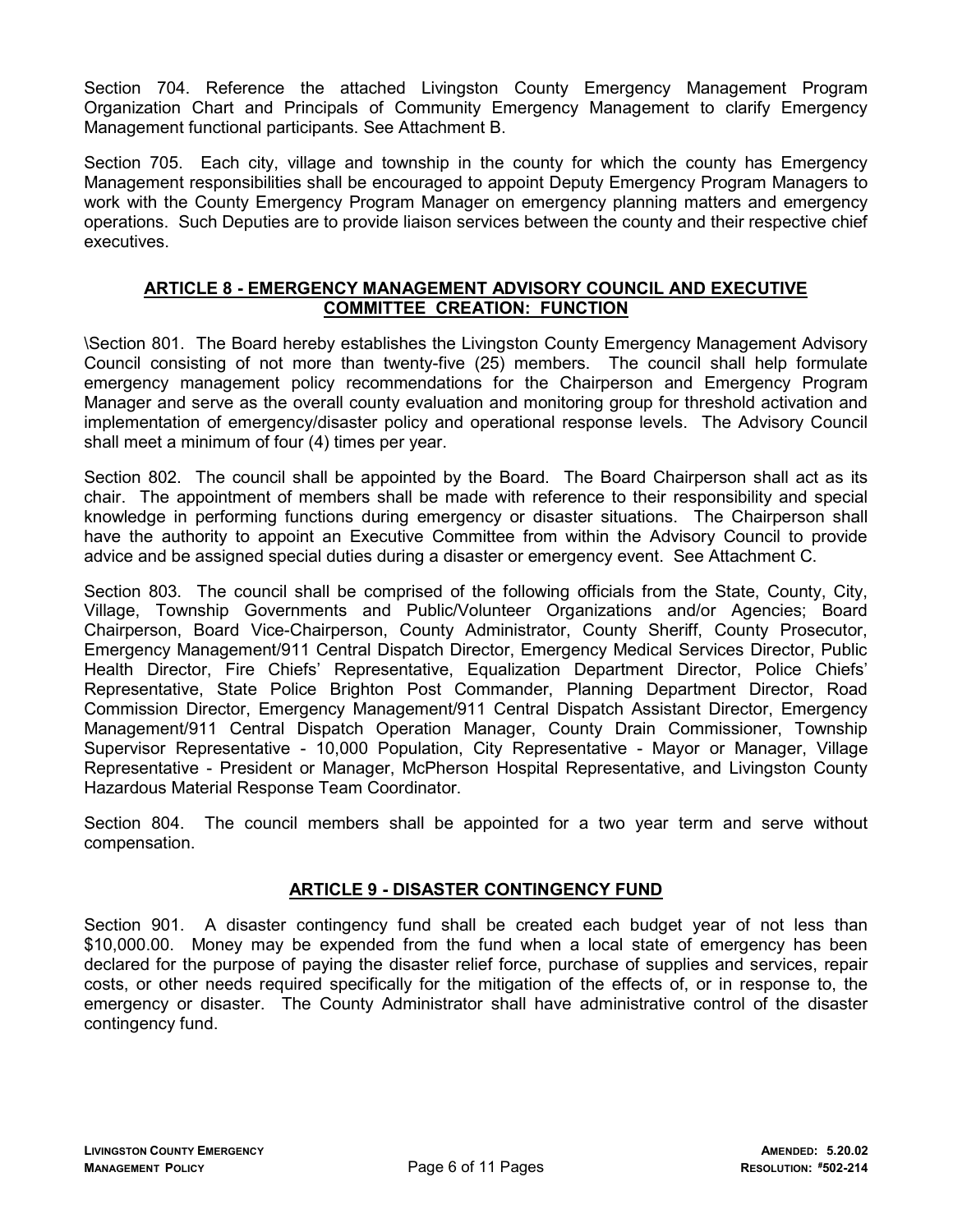## ARTICLE 10 - VOLUNTEERS: APPOINTMENT; REIMBURSEMENT

Section 1001. Each county department, commission, board, or other agency of county government is authorized to appoint volunteers with review and approval of the Emergency Program Manager to augment its personnel in time of emergency to implement emergency functions assigned in the Emergency Operations Plan. Such individuals are part of the disaster relief force and shall be subject to the rules and operational control set forth by the respective department, commission, board, or agency through which the appointment was made, and shall be reimbursed for all actual and necessary travel and subsistence expenses.

#### ARTICLE 11 - RIGHTS OF DISASTER RELIEF FORCE

 Section 1101. In accordance with the act, personnel of the disaster relief force while on duty shall have the following rights:

- (a) If you are employees of a county, municipality, or other governmental agency regardless of where serving, have the powers, duties, rights, privileges, and immunities and receive the compensation incidental to their employment.
- (b) If they are not employees of the county, municipality, or other governmental agency be entitled to the same rights and immunities as are provided for by law.

## ARTICLE 12 - TEMPORARY SEAT OF GOVERNMENT

Section 1201. The board shall provide for the temporary movement and reestablishment of essential government offices in the event that existing facilities cannot be used.

#### ARTICLE 13 - LIABILITY

Section 1301. As provided for in the act and this resolution, the county or any political subdivision, or the agents or representatives of any political subdivision, shall not be liable for personal injury or property damage sustained by the disaster relief force. In addition, any member of the disaster relief force engaged in disaster relief activity shall not be liable in a civil action for damages resulting from an act or omission arising out of and in the course of the person's good faith rendering of that activity, unless the person's act or omission was the result of that person's gross negligence or willful misconduct. The right of a person to receive benefits or compensation to which he or she may otherwise be entitled to under the worker's compensation law, any pension law, or act of Congress will not be effected as a result of said activity.

Section 1302. As provided for in the act, any person owning or controlling real estate or other premises who voluntarily and without compensation grants the county the right to inspect, designate and use the whole or any part of such real estate or premises for the purpose of sheltering persons or for any other disaster related function during a declared local state of emergency or during an authorized practice disaster exercise, shall not be civilly liable for the death of, or injury to, any person on or about such real estate or premises under such license, privilege or other permission, or for loss of, or damage to, the property of such person.

#### ARTICLE 14 - SOVEREIGNTY

Section 1401. Should any section, clause, or provision of this resolution be declared by the court invalid for any reason, such declaration shall not affect the validity of this resolution as a whole or any part thereof, other than the section, clause, or provision so declared to be invalid.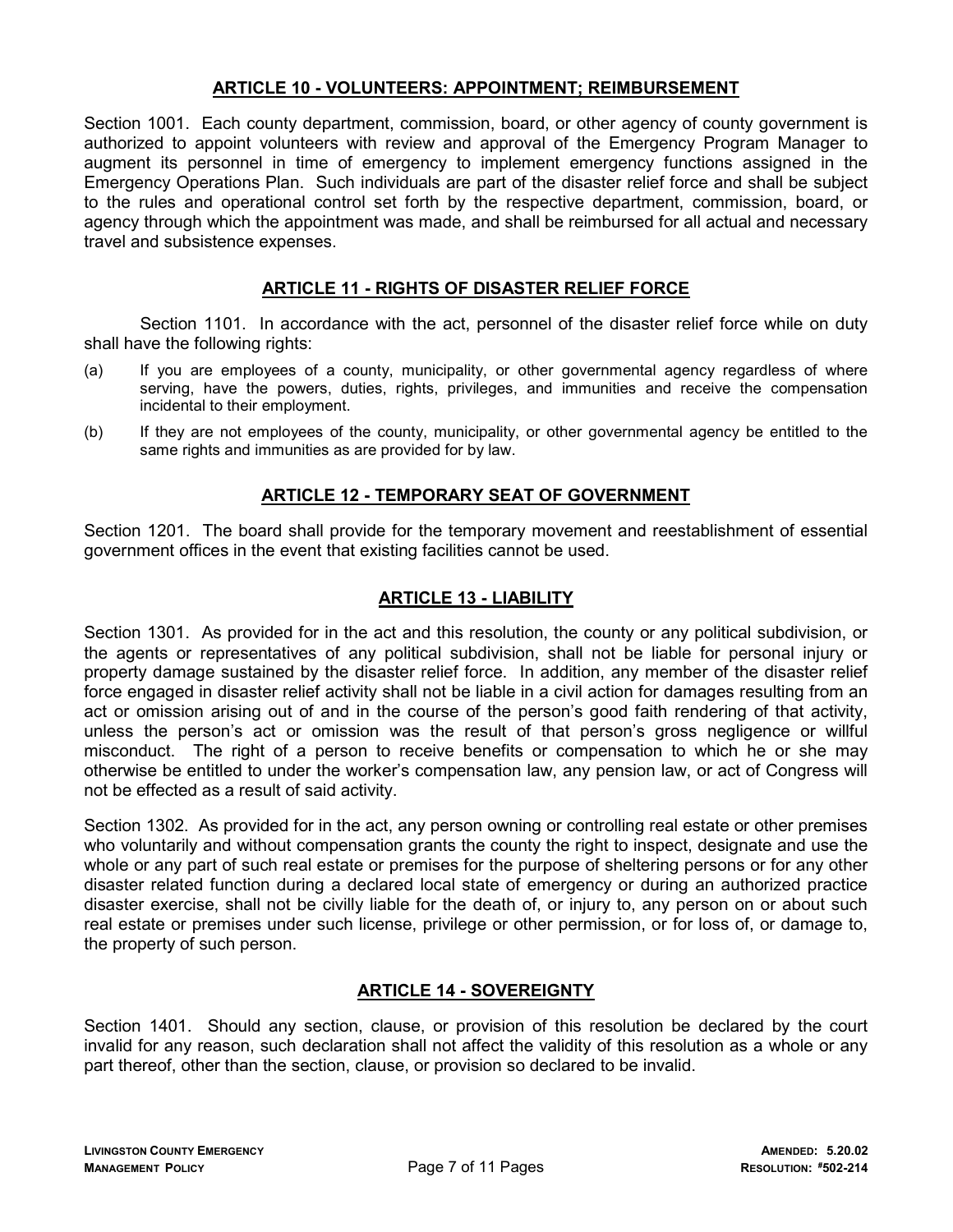#### ARTICLE 15 - REPEALS

Section 1501. All resolutions or parts of resolutions inconsistent herewith are hereby repealed.

#### ARTICLE 16 - ANNUAL REVIEW

Section 1601. This resolution shall be reviewed annually by the board and changes shall be made if necessary.

## ARTICLE 17 - EFFECTIVE DATE

Section 1701. This resolution shall have immediate effect.

| RESOLUTION #293-020         | <b>APPROVED: FEBRUARY 1, 1993</b> |
|-----------------------------|-----------------------------------|
| <b>RESOLUTION #1293-292</b> | AMENDED: DECEMBER 20, 1993        |
| <b>RESOLUTION #502-214</b>  | <b>AMENDED: MAY 20, 2002</b>      |

S:\WP\Policies\Emergency Management Policy.Doc

L

| <b>RESOLUTION</b>        | NO: | 502-214                   |
|--------------------------|-----|---------------------------|
| <b>LIVINGSTON COUNTY</b> |     | <b>DATE:</b> May 20, 2002 |

#### RESOLUTION TO AMEND RESOLUTIONS N0. 293-020 AND 1293-292 - EMERGENCY MANAGEMENT POLICY - 911 EMERGENCY MANAGEMENT

- WHEREAS, the Livingston County Board of Commissioners adopted Resolution No. 293-020 on February 1, 1993 and 1293-292 on December 20, 1993; and
- WHEREAS, Article 16, of Resolution 293-020, states that this resolution shall be reviewed annually by the board and changes shall be made if necessary; and
- WHEREAS, the County Board Chairperson, County Administrator and 911 Central Dispatch/Emergency Management Director have reviewed both resolutions and concur with the proposed changes; and
- WHEREAS, the proposed changes clarifies and insures that the organizational relationships reflect current operational structure, to include lines of succession; and
- WHEREAS, the resolution includes Weapons of Mass Destruction (WMD) and Homeland Security and Terrorism Planning Activity; and
- THEREFORE BE IT RESOLVED that the Livingston County Board of Commissioners hereby amends Resolution No. 293-020 and 1293-292, and approves the attached Emergency Management Policy document and attachments.

MOVED: Commissioner Rogers SUPPORTED: Commissioner Chrysler CARRIED: 9-0-0

 $\#$   $\#$   $\#$ 

CLERK'S CERTIFICATE<br>
STATE OF MICHIGAN County of Livingston<br>
1, Margaret M. Dunless, Vark<br>
44th Circuit Easy (Varian dree Variaty<br>
44th Circuit Easy (Varian dree Variaty<br>
this copy (Fa a) March dree variations<br>
the contrib Margaret M. Dunleavy County Clerk<br>Magaret M. Nanleavy, County Clerk *praquet. In*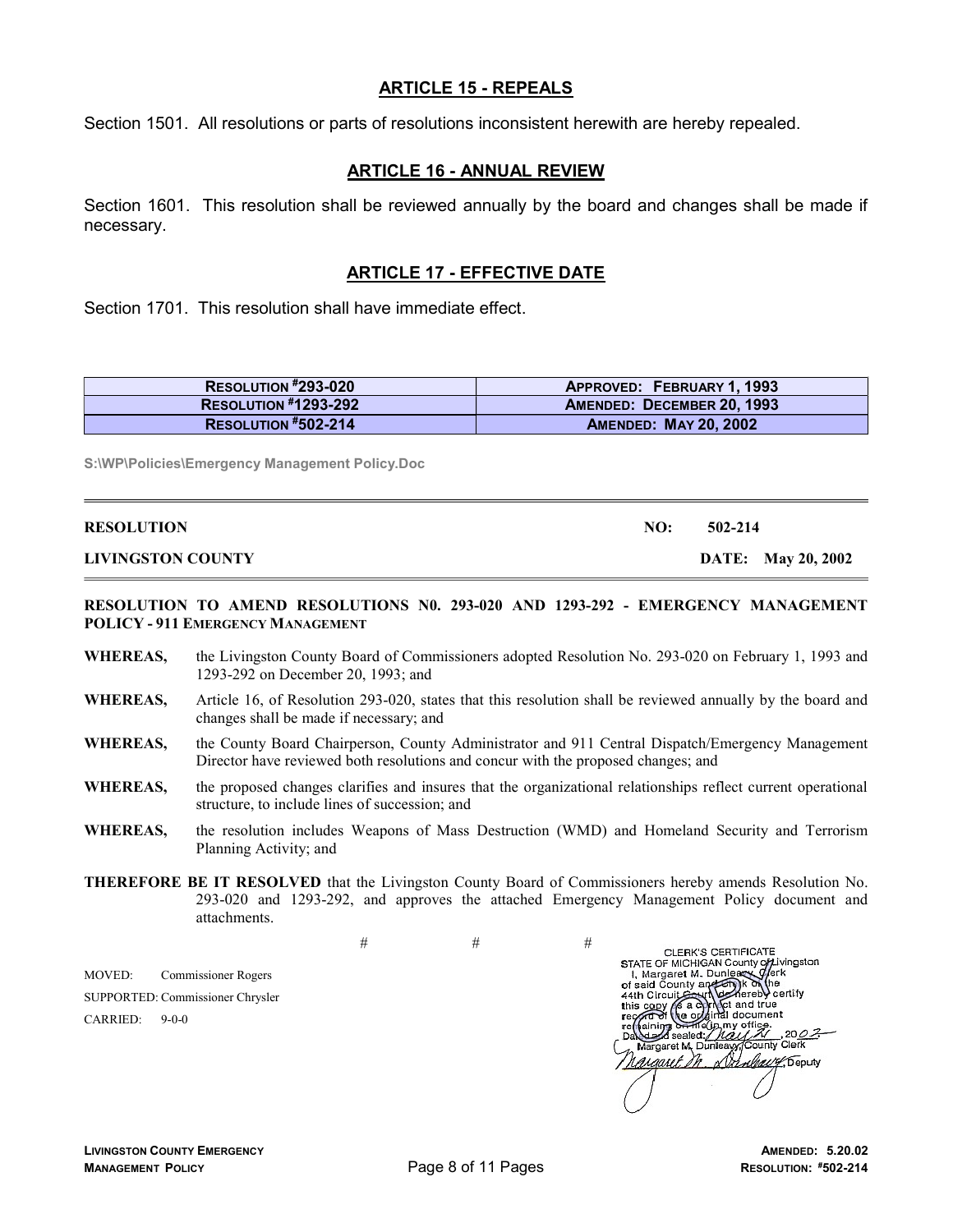## THE LIVINGSTON COUNTY EMERGENCY MANAGEMENT PROGRAM ORGANIZATIONAL CHART



Special Note: The County Board of Commissioners Vice-Chairperson, Maggie Jones, and County Administrator, Robert Block, will be notified of any major emergencies and/or disasters in the absence of the Chairperson, William The County Emergency Medical Services Director, Jeff Boyd, will be notified of any major emergencies and/or disasters in the absence of Richard L. Winsett, the 9-1-1 Central Dispatch/Emergency Management Director.

LIVINGSTON COUNTY EMERGENCY AMENDED: 5.20.02 MANAGEMENT POLICY **Page 9 of 11 Pages** 

**RESOLUTION: #502-214**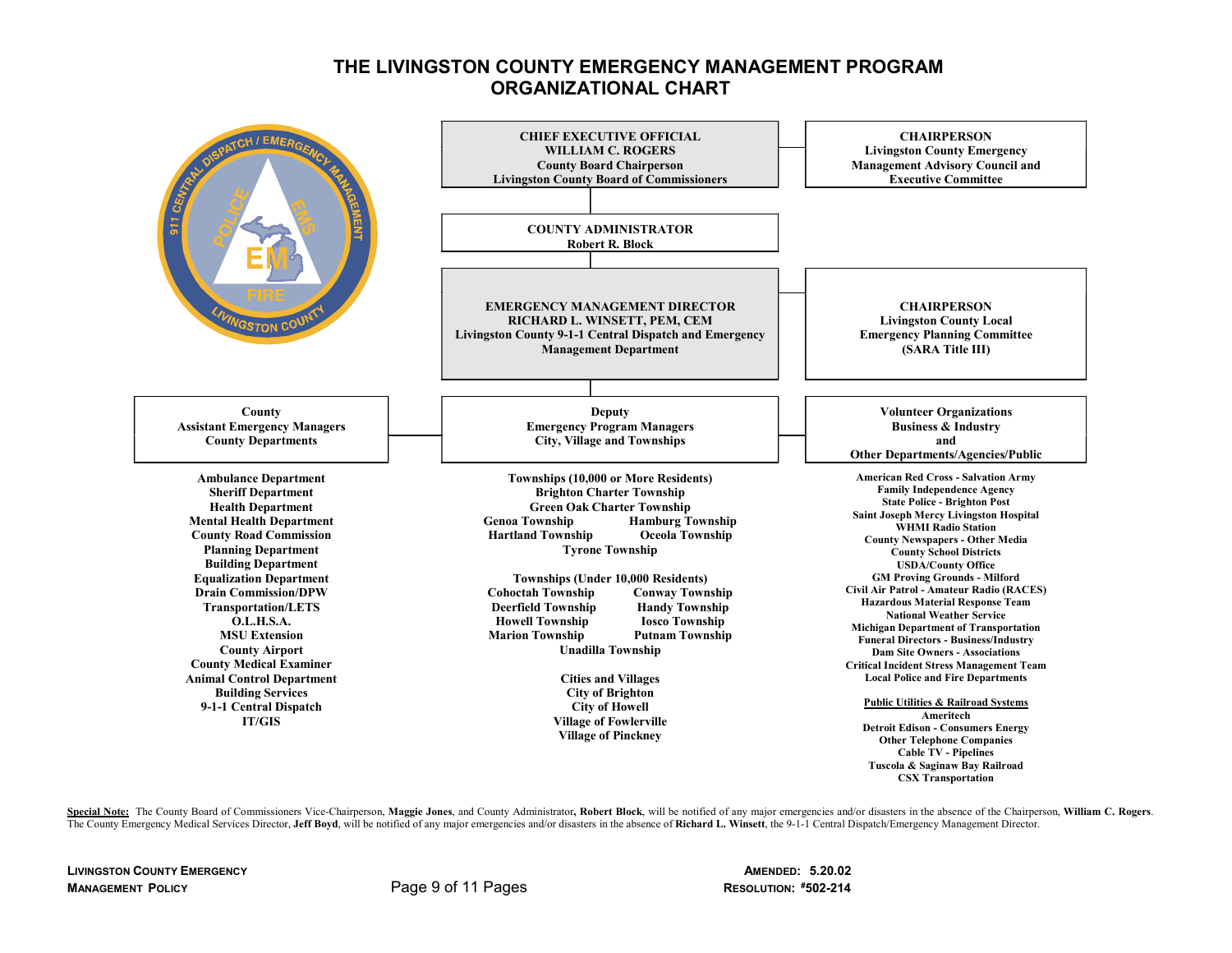## PRINCIPLES OF COMMUNITY EMERGENCY MANAGEMENT

Emergency management is a dynamic process. Planning, though critical, is not the only component. Training, conducting disaster exercises, testing equipment, and coordinating activities with the community are other important functions.

The fundamental goal of Community Emergency Management (CEM) is to create and maintain an effective community organization to Mitigate, Prepare For, Respond To, and Recover From major threats to lives, livelihoods and property. A fundamental assumption of CEM is that plans alone are not effective unless they are supported by people and a process brought together by good management skills, and a Public-Private Partnership In Planning Philosophy.

It is important to remember that the entire community responds to, and is involved with disaster. There must be concern, interest, support, and participation by everyone in the community. Without that participation, there cannot be a true community emergency preparedness program. Obtaining and maintaining public support is one of the primary keys to good Community Emergency Management.

The process of people working together through CEM is the only way true emergency preparedness will become a reality at the local level where you live and work; your community.

Where does business and industry fit into this picture? It's quite simple. Business and industry have facilities, plants, corporate headquarters, etc. The community they are located in becomes their community — just as the citizen's of that community regard it as their own. As members of the community, business and industry have a moral duty to act as responsible members of that community.

Until recently, emergency and disaster planning and preparedness have been looked upon as being solely the responsibility of government. That has changed. What happened? Several things began to occur to force a closer look at how we all interact with the environment, our community, and our neighbors. One of those things was an emerging awareness of hazardous materials. Hazardous material issues in America have been the single biggest driving force that has brought emergency preparedness to the doorstep of virtually every citizen, every jurisdiction, and every community.

The implications of the Superfund Amendments and Reauthorization Act (commonly known as SARA Title III) on CEM are profound. This federal legislation has suddenly brought a very powerful and capable resource in local communities into the emergency planning and coordination fold. Partly because of this legislation, and partly due to declining available dollars for government, business and industry are now expected to shoulder a greater part of the burden of emergency preparedness.

Business and industry have long been neglected in the networks of emergency management, preparedness and planning, despite their rich management potential and valuable resources. This is to say nothing of the prestige and influence generally wielded within the community by business and industry.

Unequivocally, the private sector now must be included in the community's planning processes. In essence, the initial issue of hazardous materials is forcing both sides to do what is really necessary for successful CEM. And, as a beneficial happenstance, the doors of opportunity have been opened to areas of business and industry other than just those involved with hazardous materials to become fully involved in preparedness and their community.

#### Community Emergency Management is not a one person job!

If community disaster response is to be successful, everyone in the community must be involved. Through involvement with the Local Emergency Planning Committee (LEPC) and Livingston County Emergency Management Advisory Council, business and industry can be an active part of community involvement and concern for emergency planning and preparedness.

In this way, Community Emergency Management then becomes everyone's insurance policy.

The Livingston County Emergency Management Program has always endorsed the Principles of Community Emergency Management and the Public-Private Partnership In Planning Philosophy. Ideas, comments and suggestions are always welcomed.

For additional information regarding how to prepare for natural and technological disasters, or to arrange for a speaker to visit your facility and make a presentation to your employees on family and individual preparedness, call the Livingston County Emergency Program Manager:

> RICHARD L. WINSETT, PEM, CEM LIVINGSTON COUNTY 911 CENTRAL DISPATCH/ EMERGENCY MANAGEMENT 300 South Highlander Way Howell, Michigan 48843 Telephone: (517) 546-4620 Facsimile: (517) 546-5008